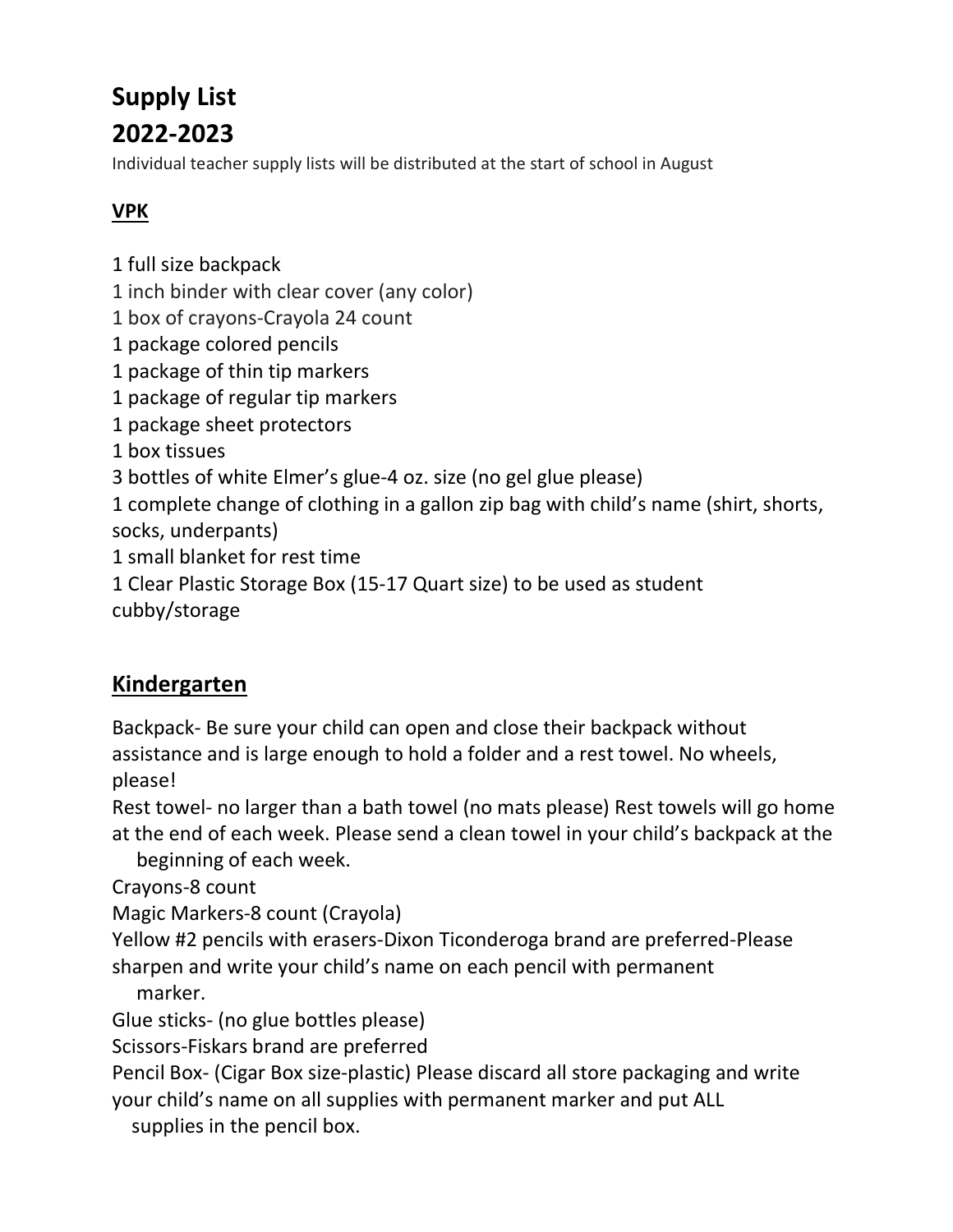Headphones- (No ear buds) Water bottle- (washable and refillable) Change of clothes-In a Ziploc bag labeled with your child's name, please send in a complete change of clothes (shorts, shirt, underwear socks). Clorox Wipes-2 or more containers of Clorox wipes Ziploc bags- (gallon size) Tissue Boxes

We will be providing a folder for your child. Please do NOT send in any additional folders, binders, paper or notebooks.

### First Grade

Pencils with erasers (1 box) Colored pencils (1 box) 1-inch 3-ring binder 3 folders Dry-erase (Expo) markers (1 box, any color) Tissues (1 box) Paper Towels (1 roll)

### Second Grade

Glue sticks **Scissors** Red, green, yellow, blue plastic folders Pencils Pencil pouch (no box) Crayons Colored pencils 8 pack of markers Homework folder (student's choice) Headphones (no earbuds) Composition books - red, green, yellow, blue

#### **Wishlist**

**Tissues** Sanitizing wipes Gallon bags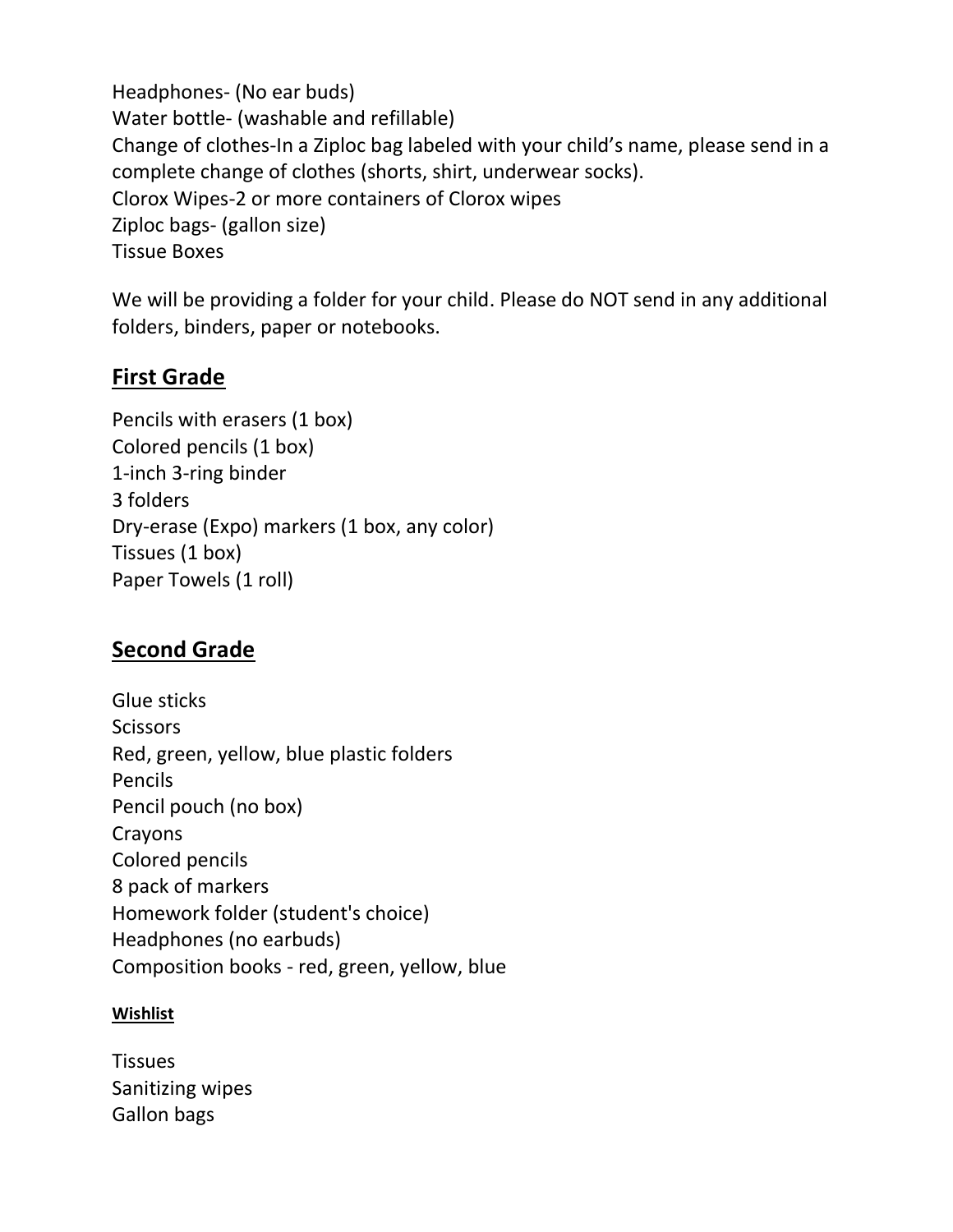Ziplock bags Paper towels Smarties Headphones Copy paper

## Third Grade

Headphones in large Ziplock bag, labeled with the student's name. 1.5 Inch Binder (3 ring for agendas) Box of #2 Pencils

## Fourth Grade

4 hard cover, college ruled, composition books (different colors)

4 2-pocket folders (colors to match composition books) #2 pencils (no mechanical) Headphones- pre labeled 1 inch binder (hard spine) Multi colored pens

#### **Wishlist**

**Tissues Highlighters** Sticky notes Black dry erase markers Ziplock bags (gallon and sandwich)

#### Fifth Grade

Notebooks/binders (subject to each teacher) Colored pencils Pencils with erasers